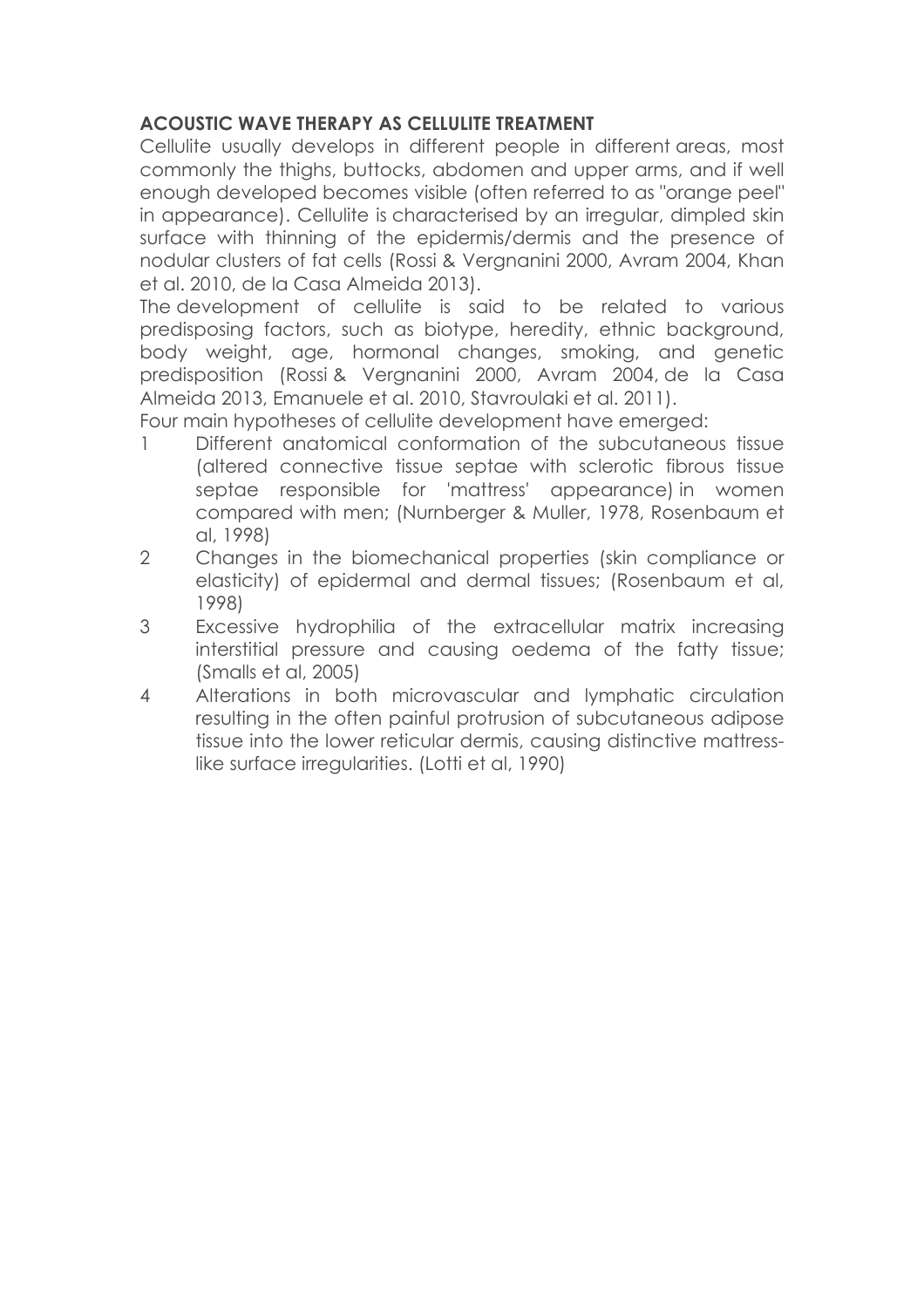# Cellulite (Human Skin)



## healthy skin



## skin with cellulite

However, the skin and underlying structures are likely more complex than we originally thought (Lotti et al, 1990) and each explanation could be thought of as mutually conflicting (Schlaudraff et al, 2014). Recently inflammation has been said to contribute to the formation of cellulite (Terranova et al, 2006, Avram et al, 2005).

How does shockwave reduce cellulite?

Many articles have described potential mechanisms for shockwave to reduce cellulite. Research has suggested pressure or acoustic waves are effective in disrupting the sclerotic fibrous tissue septae responsible for much of the uneven appearance of cellulite (Siems et al 2005). However other effects have been postulated; Braun et al (2005) said the stimulation of blood and lymph circulation, increased membrane permeability, and the stimulation of the exchange of blood lipids. Angehrn et al (2007) said shockwave stimulated the metabolism of fat cells and increased expression of vascular endothelial growth factor, endothelial nitric oxide synthase, and proliferating cell nuclear antigen. Christ et al (2008) said reduced oxidative stress. Siems et al (2005) thought increased antioxidants (including ascorbic acid). Kuhn et al (2008) described induction of neocollagenogenesis and neoelastinogenesis. Ferraro et al (2012) thought increased angiogenesis and apoptosis of fat cells triggered by inflammation, and activation of C nerve fibers in the skin and release of substance P according to Schlaudraff et al (2014).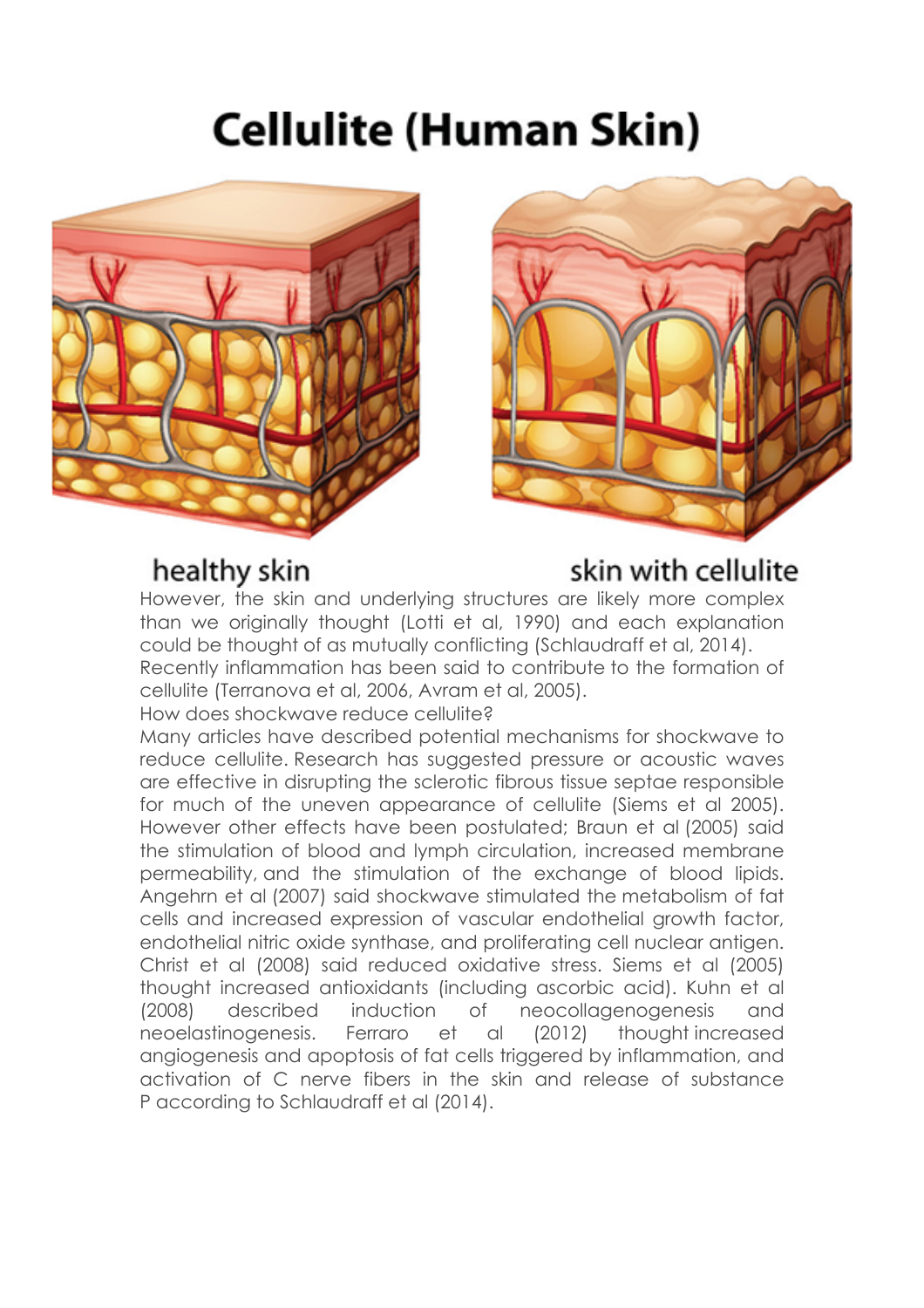#### **WHATS IN A NAME?**

Several studies on ESWT/RSWT for cellulite have used different names for the therapy e.g. acoustic wave therapy (AWT) (Sattler et al, 2008, Russe-Wilflingseder et al, 2013, Christ et al, 2008, Adatto et al, 2010) or extracorporeal pulse activation therapy (EPAT) (Christ et al, 2008, Adatto et al, 2010).

The terms AWT and EPAT are proprietary names of the manufacturer of the devices (Storz Medical, Tägerwillen, Switzerland).

AWT is described as

*"… non-medical electric and electronic apparatus and instruments for the generation and application of shock waves or pressure waves in the fields of cosmetics and beauty care*", (Trademark 3712310) and EPAT as

"... electronic apparatus and parts of the apparatus for generating *and applying pressure or shock waves for use in the fields of cosmetics and beauty care*". (Trademark 3593746)

In essence AWT, EPAT and RSWT are practically the same treatments as has been shown in several papers in the literature (Christ et al, 2008, DePace, 2011, Saxena et al, 2011).

There are many reports of successful treatment of cellulite with RSWT in the literature (Sattler et al, 2008, Russe-Wilflingseder et al, 2013, Christ et al, 2008, Christ et al, 2008, Adatto et al, 2010) most showing RSWT can improve the clinical picture by one cellulite grade on average. Schlaudraff et al (2014) said

"... in their *clinical experience*, the patient's perception of their *individual cellulite grade and consequently their satisfaction with the result of treatment for cellulite varies widely from one patient to another and is truly subjective. Normally, patients with low cellulite grades are more demanding and therefore more difficult to manage in their expectations, even if there is an objectively confirmed clinical improvement."*

They confirmed this in their analysis because patient satisfaction, the most important end point of any treatment for cellulite, did not correlate with improvement. There were patients with improvement by one cellulite grade who were very satisfied, whereas other patients with the same outcome were not satisfied at all.

They went further and said

"... For the clinical setting, this observation underlines the role of the *therapist, who must correctly evaluate the suitability of the candidate for a cellulite treatment and must manage the patient's expectations accordingly."*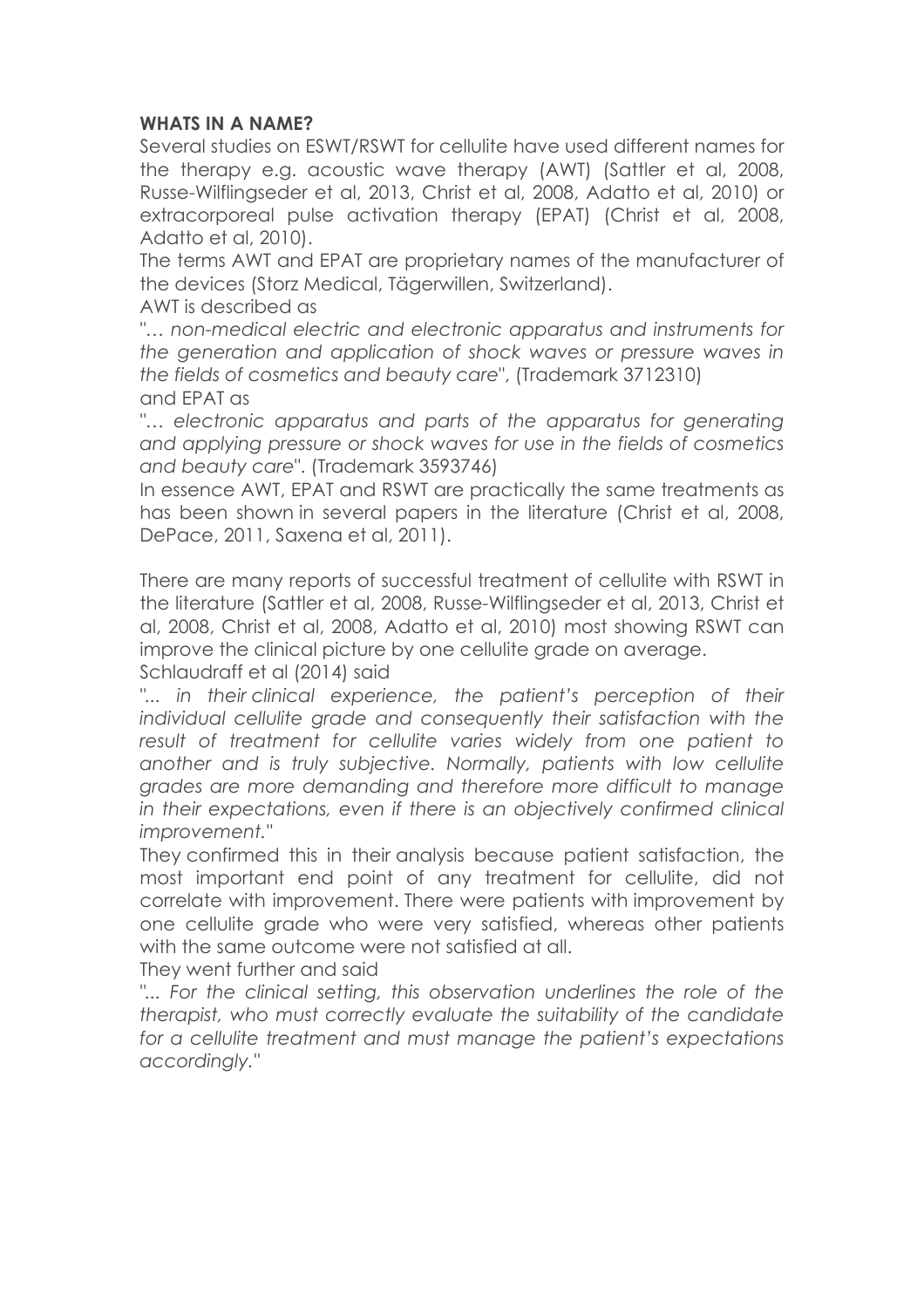### **ACTUAL RESEARCH**

Schlaudraff et al (2014) treated fourteen Caucasian females with cellulite. Mean grade at baseline was 2.5±0.09 and mean BMI was 22.8±1.17.

Method: Radial extracorporeal shock waves using the Swiss DolorClast® device 36mm head (Electro Medical Systems, S.A., Nyon, Switzerland). Patients were treated unilaterally with 2 weekly treatments for 4 weeks, totaling eight treatments on one side only. Treatment was performed at 3.5–4.0 bar, with 15,000 impulses per session applied at 15 Hz. Impulses were homogeneously distributed over the posterior thigh and buttock area (resulting in 7,500 impulses per area).

Results: The mean cellulite grade improved from 2.5±0.09 at baseline to 1.57±0.18 after the last treatment (mean was 0.93 cellulite grades) and 1.68±0.16 at follow-up (mean was 0.82 cellulite grades). Compared with baseline, no patient's condition worsened, the treatment was well tolerated, and no unwanted side effects were observed. No statistically significant (ie, P,0.05) correlation was found between individual values for cellulite grade at baseline, BMI, weight, height, or age. **They concluded radial shock wave therapy is a safe and effective treatment option for cellulite.** The individual clinical outcome cannot be predicted by the patient's individual cellulite grade at baseline, BMI, weight, height, or age.

Braun et al (2005) treated 20 patients with severe cellulite using an electromagnetic DermaSelect® shock wave device (Storz Medical).

Method: Each patient received six treatment sessions with 2,400 impulses per session on the left leg (the time interval between treatments, size of the treatment area, and energy flux density of the shock waves were not provided).

Results: Photographic analyses were used; **a significant improvement in skin surface was shown for more than 70 percent of the patients**. However, treatment success was not expressed according to changes in cellulite grades.

Anghern et al (2007) treated 21 patients with cellulite (grade 1, n=5; grade 2, n=6; grade 3, n=10) using defocused shock waves generated with the electrohydraulic ActiVitor-Derma® device (SwiTech Medical, Kreuzlingen, Germany).

Method: 12 sessions at intervals of 3–4 days, treatment of the skin of the lateral left and right thigh with 4,000 impulses per thigh per treatment session, homogeneously distributed over an area of 160 cm2 per side with an energy flux density of 0.018 mJ/mm2.

Results: Subjective opinion and collagenometry measurements performed with the high-resolution ultrasound system. Two patients were worse, five patients showed some worsening, two patients showed no change, eight patients showed improvement, and four patients showed clear improvement. Seventeen of the 21 patients (81%) subjectively assessed their outcome as improved. **The authors concluded that their results provided evidence that low-energy**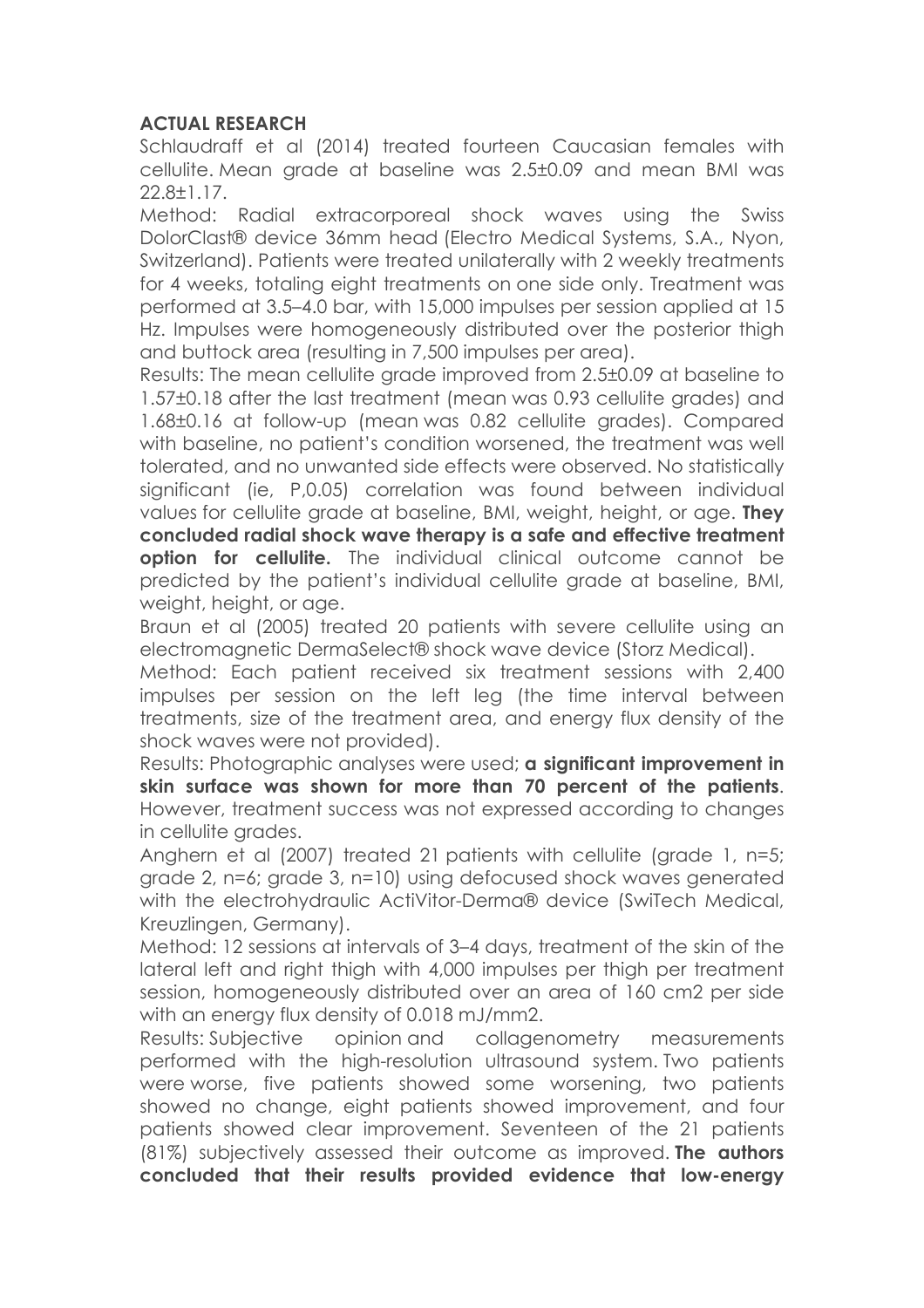### **defocused ESWT caused remodeling of the collagen within the dermis of the tested region**.

Christ et al (2008, 2008) treated 59 patients with cellulite grade 2 or 3 with planar or radial shock waves generated with the electromagnetic Cellactor® SC1 device (Storz Medical).

Methods: The patients were split into 2 groups. Group 1 received planar shock waves generated with the C-Actor hand piece of the Cellactor SC1 device (six treatment sessions at intervals of 3–4 days, total of 3,200 impulses per treatment session with an energy flux density of 0.25 mJ/mm2 over a total area of 20×30 cm). Group 2 treated identically but with eight treatment sessions.

Results: Skin elasticity measured with the DermaLab® device and the structure of the connective tissue in the dermis evaluated with the DermaScan® ultrasound device (Cortex Technology) before and after treatment. **The mean skin elasticity in group 1 patients was improved by 46% after treatment and by 78% at 3-month follow-up compared with baseline. In group 2, the mean improvement in skin elasticity was 72% after treatment, 95% at 3-month follow-up, and 105% at 6 months after baseline. The structure of the connective tissue also improved between baseline and the 6-month follow-up**.

Sattler et al (2008) compared three treatments for cellulite.

Methods: Group 1 was treated with radial shock waves generated with the ballistic D-Actor 200 device (a mean of 6.2 treatment sessions, an average of 1,909 impulses per treatment session; device operated at 2.4–3.0 bar and a frequency of 15 Hz). Group 2 was treated with planar shock waves generated with the C-Actor hand piece of the electromagnetic Cellactor SC1 (a mean of 6.1 treatment sessions, 1,000 impulses per treatment session with an energy flux density of 0.35 mJ/mm2). Group 3 were treated with a combined radial and planar shock wave protocol (a mean of 6.4 treatment sessions; 2,350 radial pulses on average followed by an average of 1,925 planar impulses per treatment session; radial impulses generated by operating the control unit at 2.6–3.0 bar; planar impulses with an energy flux density of 0.35 mJ/mm2).

Results: Photographs, patient satisfaction, and skin elasticity (measured with the DermaLab device) 3 months after the last treatment session compared with baseline. Patients in group 1 had the best result. Analysis of the photographs showed an optimum treatment result for five (46%) patients, a satisfactory treatment result for three (27%) patients, and a not significant treatment result for three (27%) patients (specific criteria for optimum, satisfactory, and not significant were not specified). For patients in groups 2 and 3, the corresponding data were: an optimum treatment result in 1/9 (11%) and 2/7 (29%) respectively; a satisfactory result in 5/9 (56%) and 4/7 (57%) respectively; and a not significant result in 3/9 (33%) and 1/7 (14%) respectively. A statistical analysis was not performed. It is of note that the authors did not recognise any change in skin elasticity as a result of